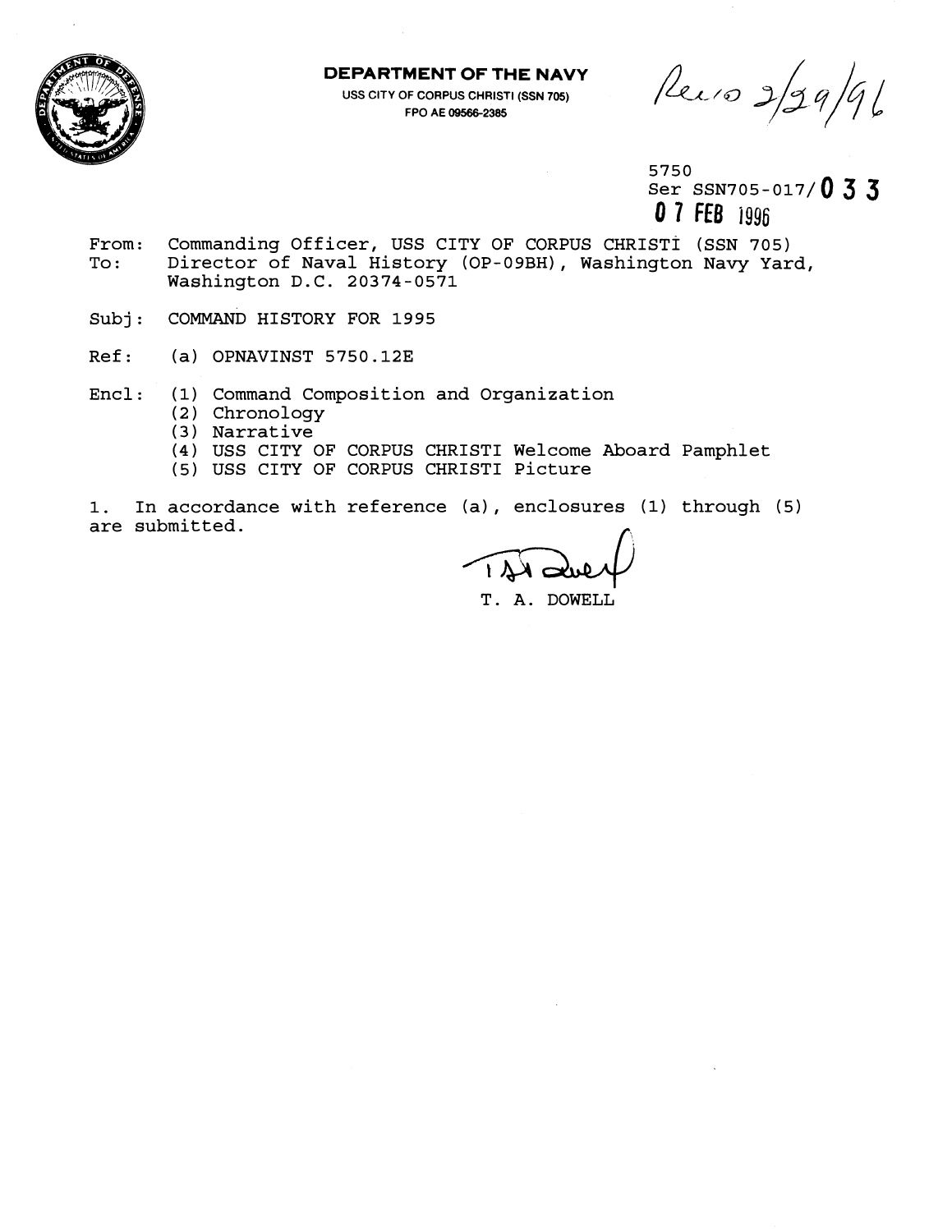### COMMAND COMPOSITION AND ORGANIZATION

## **1. MISSION:**

In accordance with COMSUBLANT OPORD 2000 the ship's mission is to carry out tasks assigned by higher authority, fulfill assigned commitments, maintain high standards of personnel and material readiness for naval action, and strive continuously to improve submarine tactics in the accomplishment of the mission.

### 2. **ORGANIZATIONAL STRUCTURE:**

a. Immediate Senior in Chain of Command (ISIC) : Commander Submarine Squadron TWO

b. Units under **operational/administrative** control: None.

# **3. COMMANDER AND BIOGRAPHY:**

a. CDR Thomas A. Dowell, USN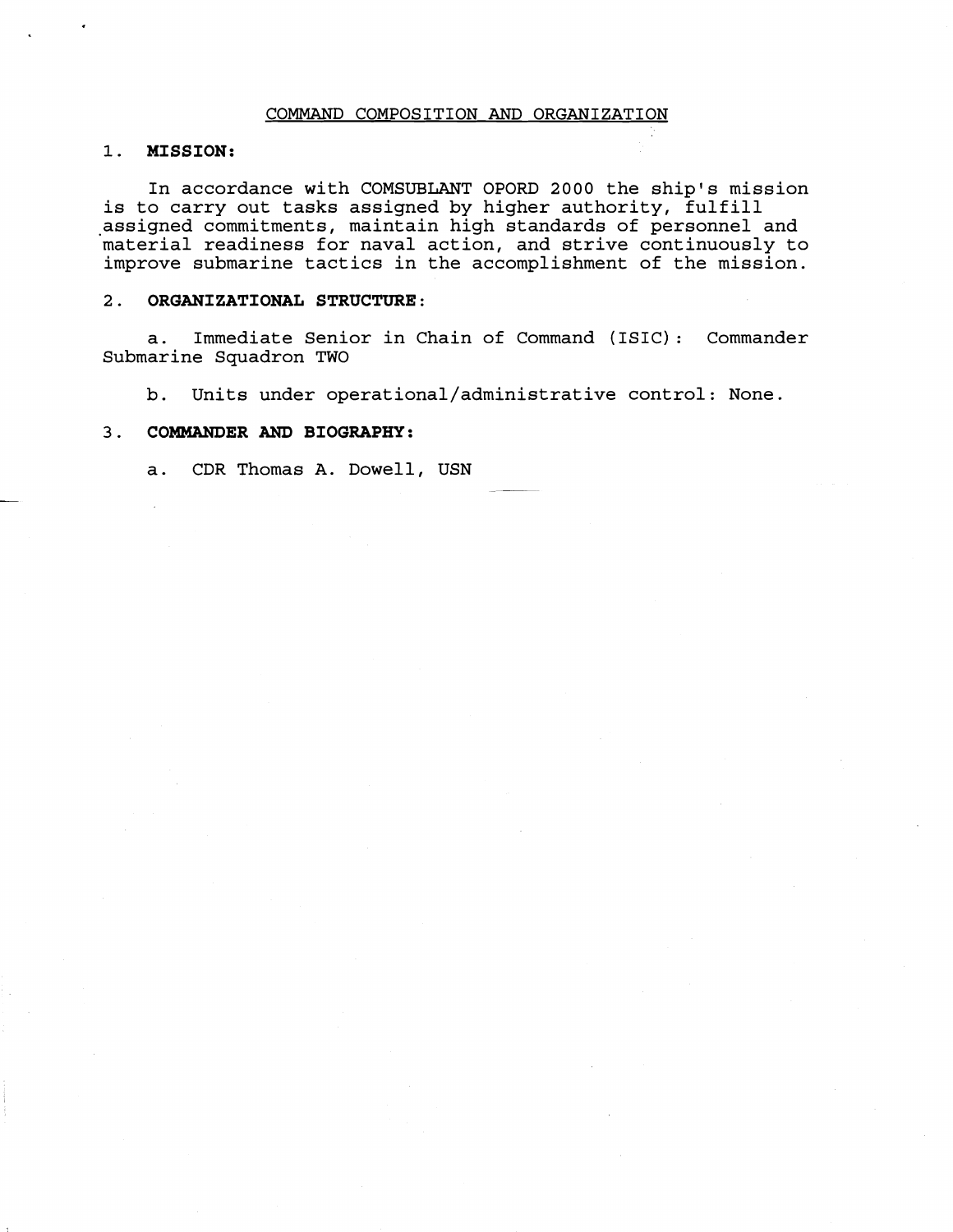# **CHRONOLOGY**

 $\sim 10^{11}$  km s  $^{-1}$ 

| <u>DATE</u>     | <b>EVENT</b>                                                  |
|-----------------|---------------------------------------------------------------|
| <b>JANUARY</b>  |                                                               |
| $1 - 5$         | Moored Naval Submarine Base New London, Groton,<br>CT.        |
| 5               | Underway from Naval Submarine Base New London,<br>Groton, CT. |
| 6               | Moored Naval Submarine Base New London, Groton,<br>CT.        |
| <b>FEBRUARY</b> |                                                               |
| 6               | Underway from Naval Submarine Base New London,<br>Groton, CT. |
| 10              | Moored Naval Submarine Base New London, Groton,<br>CT.        |
| MARCH           |                                                               |
| 1               | Underway from Naval Submarine Base New London,<br>Groton, CT. |
| 9               | Moored Naval Submarine Base New London, Groton,<br>CT.        |
| 20              | Underway from Naval Submarine Base New London,<br>Groton, CT. |
| 30              | Moored Naval Submarine Base New London, Groton,<br>CT.        |
| APRIL           |                                                               |
| 26              | Underway from Naval Submarine Base New London,<br>Groton, CT. |
| 26              | Moored Electric Boat Shipyard New London, CT.                 |
| 29              | Underway from Electric Boat Shipyard New London,<br>CT.       |
| 29              | Moored Naval Submarine Base New London, Groton,<br>CT.        |

Encl **(2)** 

 $\mathcal{L}^{\text{max}}_{\text{max}}$  ,  $\mathcal{L}^{\text{max}}_{\text{max}}$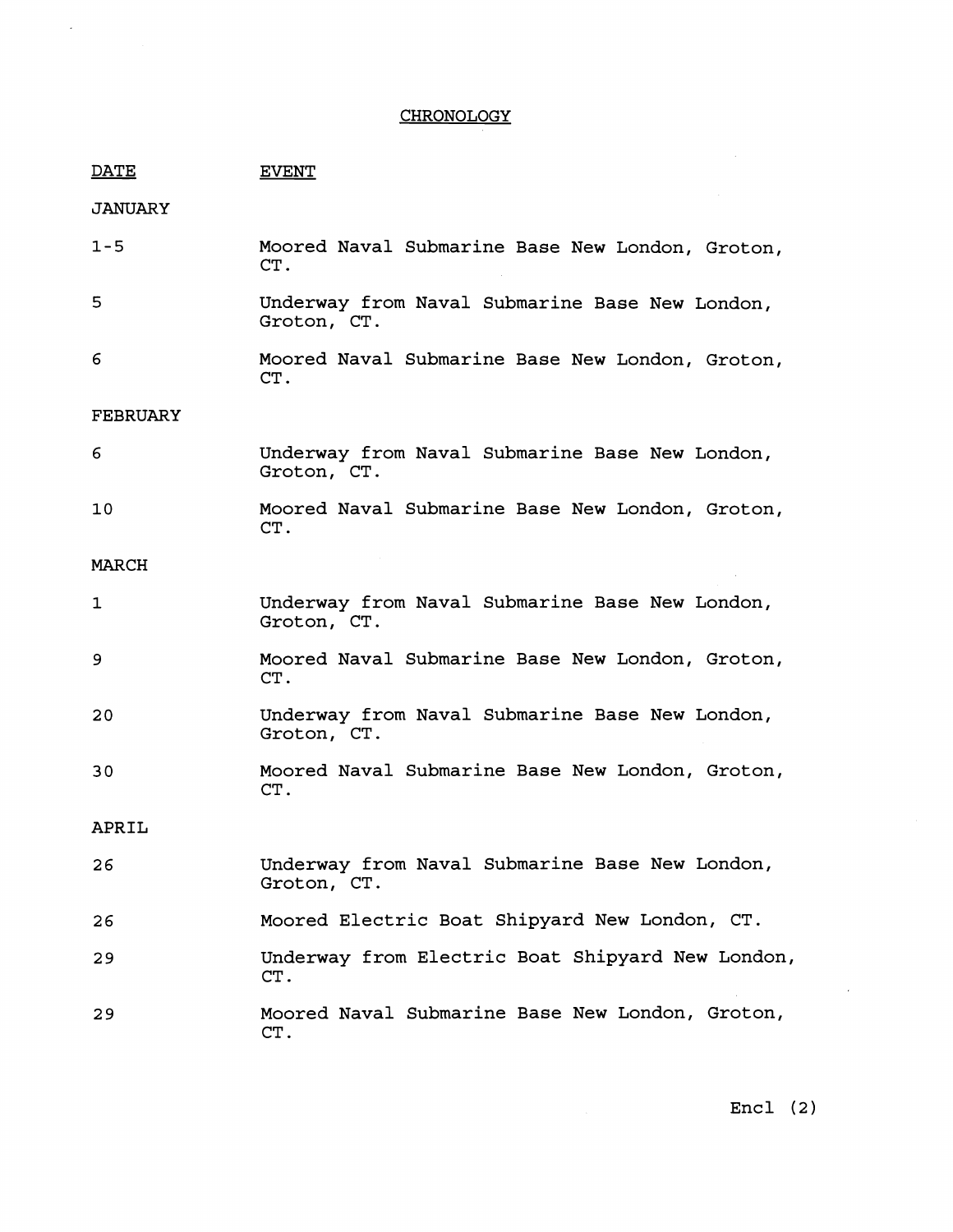| <b>MAY</b>     |                                                                                                  |
|----------------|--------------------------------------------------------------------------------------------------|
| 8              | Underway from Naval Submarine Base New London,<br>Groton, CT.                                    |
| 12             | Moored Naval Submarine Base New London, Groton,<br>CT.                                           |
| 22             | Underway from Naval Submarine Base New London,<br>Groton, CT.                                    |
| 26             | Moored Naval Submarine Base New London, Groton,<br>CT.                                           |
| JUNE           |                                                                                                  |
| 5              | Underway from Naval Submarine Base New London,<br>Groton, CT.                                    |
| 9              | Moored Naval Submarine Base New London, Groton,<br>CT.                                           |
| 19             | Underway from Naval Submarine Base New London,<br>Groton, CT. for a Western Atlantic Deployment. |
| JULY           |                                                                                                  |
| 23             | Moored Faslane, Scotland.                                                                        |
| 24             | Underway from Faslane, Scotland.                                                                 |
| <b>AUGUST</b>  |                                                                                                  |
| 21             | Moored Rosyth, Scotland.                                                                         |
| 25             | Underway from Rosyth, Scotland.                                                                  |
| SEPTEMBER      |                                                                                                  |
| 17             | Moored Naval Submarine Base New London, Groton,<br>CT.                                           |
| 22             | Underway from Naval Submarine Base New London,<br>Groton, CT.                                    |
| 24             | Moored Naval Submarine Base New London, Groton,<br>CT.                                           |
| <b>OCTOBER</b> |                                                                                                  |
| 30             | Underway from Naval Submarine Base New London,                                                   |

 $\overline{\mathbf{c}}$ 

Groton, CT.

 $\sim$   $\lambda$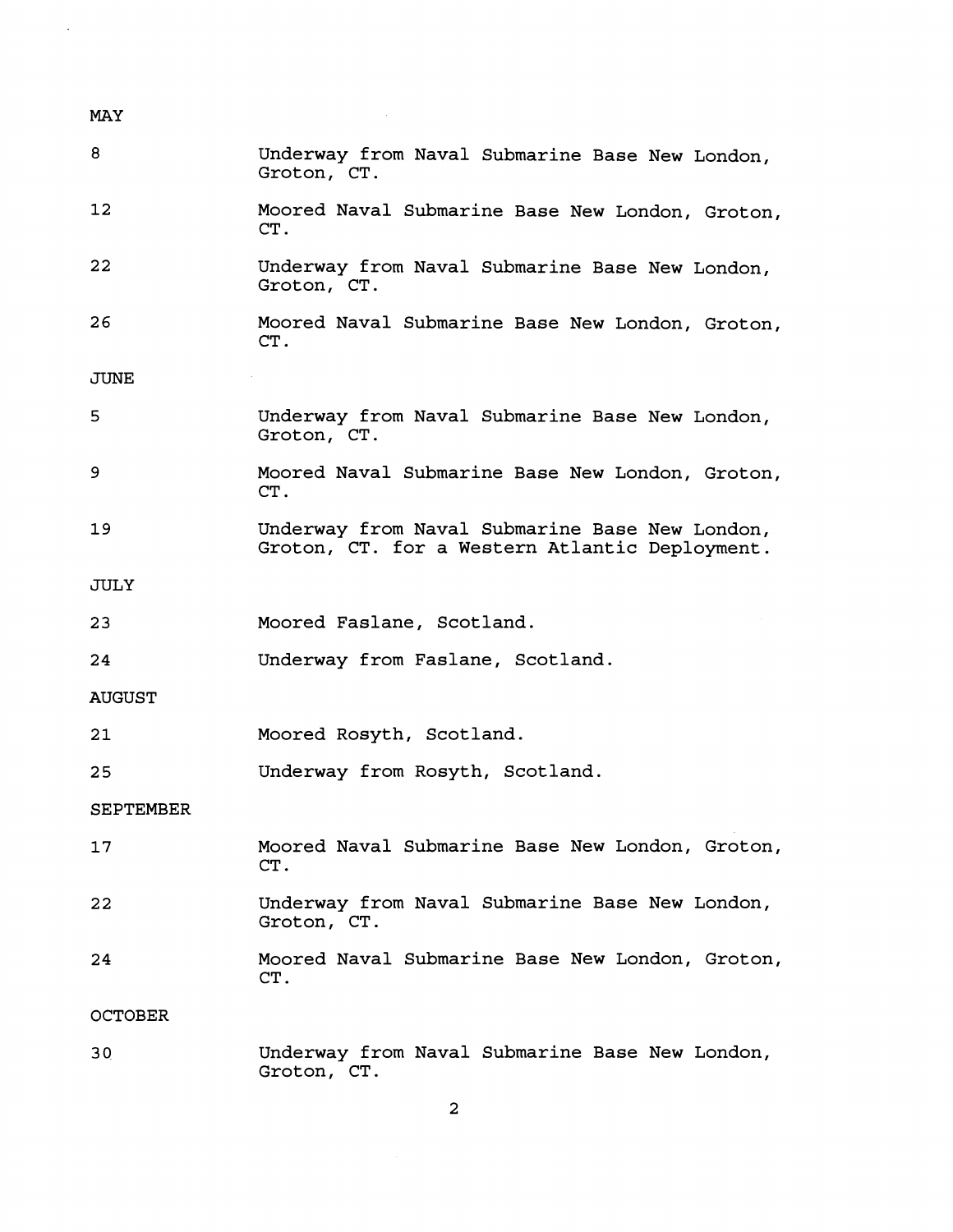# NOVEMBER

 $\sim 10^6$ 

 $\sim 10$ 

| 3               | Moored Naval Submarine Base New London, Groton,<br>CT.        |
|-----------------|---------------------------------------------------------------|
| 6               | Underway from Naval Submarine Base New London,<br>Groton, CT. |
| 6               | Moored Naval Submarine Base New London, Groton,<br>CT.        |
| 7               | Underway from Naval Submarine Base New London,<br>Groton, CT. |
| 9               | Moored Naval Submarine Base New London, Groton,<br>CT.        |
| 14              | Underway from Naval Submarine Base New London,<br>Groton, CT. |
| 15              | Moored Naval Submarine Base New London, Groton,<br>CT.        |
| 28              | Underway from Naval Submarine Base New London,<br>Groton, CT. |
| <b>DECEMBER</b> |                                                               |
| 8               | Moored Naval Submarine Base New London, Groton,<br>CT.        |

 $\label{eq:2.1} \frac{1}{\sqrt{2}}\int_{\mathbb{R}^3}\frac{1}{\sqrt{2}}\left(\frac{1}{\sqrt{2}}\right)^2\left(\frac{1}{\sqrt{2}}\right)^2\left(\frac{1}{\sqrt{2}}\right)^2\left(\frac{1}{\sqrt{2}}\right)^2\left(\frac{1}{\sqrt{2}}\right)^2\left(\frac{1}{\sqrt{2}}\right)^2\left(\frac{1}{\sqrt{2}}\right)^2.$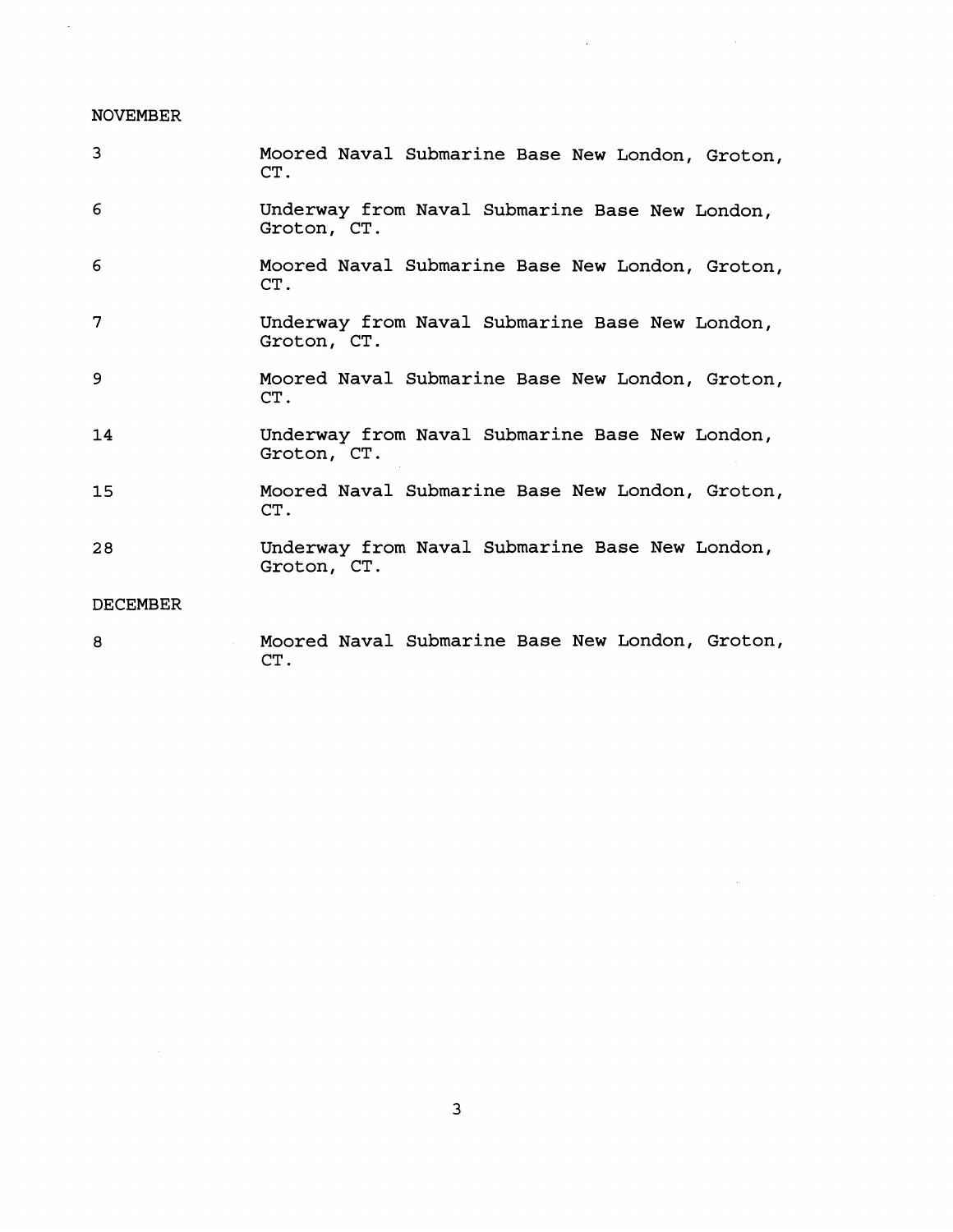### NARRATIVE

### JANUARY

The CITY OF CORPUS CHRISTI started the new year on a high note as the ship was awarded the battle efficiency award. Moored at Naval Submarine Base New London, Groton, CT. the ship was making preparations for an upcoming ship evaluation and a Western Atlantic deployment. The USS CITY OF CORPUS CHRIST1 got underway on 5 January from Naval Submarine Base New London, Groton, CT to conduct a one day VIP cruise.

#### FEBRUARY

The ship left Naval Submarine Base New London, Groton, CT. on 6 February for refresher training and returned to Naval Submarine Base New London, Groton, CT. on 10 February, continuing it's preparations for the upcoming ship evaluation, and extended deployment.

# MARCH

The ship left Naval Submarine Base New London, Groton, CT. on **1** March to conduct training for an upcoming ship's evaluation, returning to Naval Submarine Base New London, Groton, CT. on 9 March, resuming it's preparations for the upcoming deployment. On 20 March the ship got underway to conduct a ship's evaluation, returning on **30** March to start an upkeep period.

### APRIL

The first three weeks of April were spent in an upkeep period, and included a major painting and preservation phase in the Engineroom. following completion of the upkeep the ship got underway to Electric Boat shipyard to conduct drydock repairs. The ship returned to Naval Submarine Base New London, Groton, CT. on 29 April.

### **MAY**

The CITY OF CORPUS CHRIST1 remained inport for the beginning of May, continuing it's preparation for the upcoming deployment. On 8 May the ship got underway for pre-deployment training, returning to Naval Submarine Base New London, Groton, CT. on **12**  May, with the remainder of the month spent preparing for the deployment.

#### **JUNE**

On 5 June the CITY OF CORPUS CHRIST1 got underway for the final stage of crew training, returning on 9 June. On 19 June the ship got underway for a Western Atlantic deployment.

Encl **(3)**